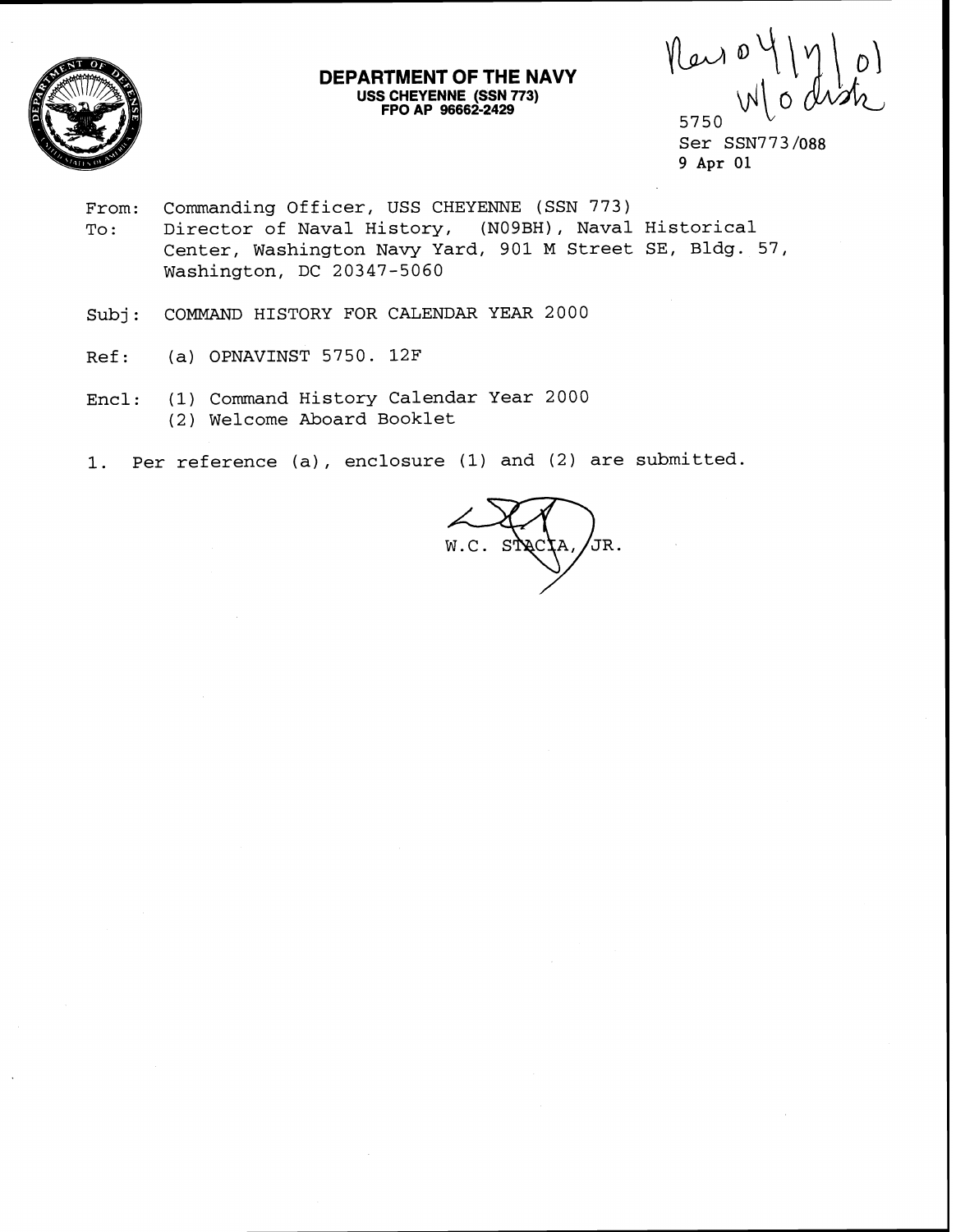## **USS CHEYENNE (SSN-773) COMMAND HISTORY 2000**

## Command Composition and Organization

USS CHEYENNE'S mission is to hunt and destroy enemy naval forces and shipping alone or in battle group operations, lay mines off enemy ports, provide covert intelligence, support Navy, Army, Marine Corps and special operations forces and conduct cruise missile strikes against targets ashore.

CHEYENNE'S immediate senior in the chain of command during calendar year 2000 was Commander, Submarine Squadron SEVEN (Pearl Harbor, HI). CHEYENNE is commanded by Commander W.C. STACIA, JR.

Chronology of Events

- 04 January: - 20 January: 21 January - 08 March - 10 March - 29 March 30 March - 06 April - 15 April - 19 April 20 April - 12 June - 19 June 20 June - 02 July - 11 July - 14 July - 16 July - 20 July 21 July - 22 August 23 August - 07 September 01 September - 15 September 16 September - 07 November - 09 November - 16 November - 25 November 21 November 26 November - 11 December - 13 December - 16 December - 23 December

Inport Pearl Harbor, HI Underway, Hawaiian OP Areas Inport Pearl Harbor, HI Underway, Hawaiian OP Areas Inport Pearl Harbor, HI Underway, Hawaiian OP Areas Inport Pearl Harbor, HI Anchored Lahaina, HI Inport, Pearl Harbor, HI Underway, Hawaiian OP Areas Underway, Hawaiian OP Areas, RIMPAC Inport, Pearl Harbor, HI Weapons Load, West Loch, HI Inport, Pearl Harbor, HI Underway, Hawaiian OP Areas Inport, Pearl Harbor, HI Underway, WESTPAC, transit to Yokosuka Inchop to Seventh Fleet Inport, Yokosuka, Japan SEVENTH FLEET OP AREAS Transit to Singapore Inport, Singapore Transit to Arabian Gulf Outchop Seventh Fleet, Inchop Fifth Fleet FIFTH FLEET OP AREAS Transit to Bahrain Inport, Bahrain Underway, LINCOLN BATTLEGROUP OPS